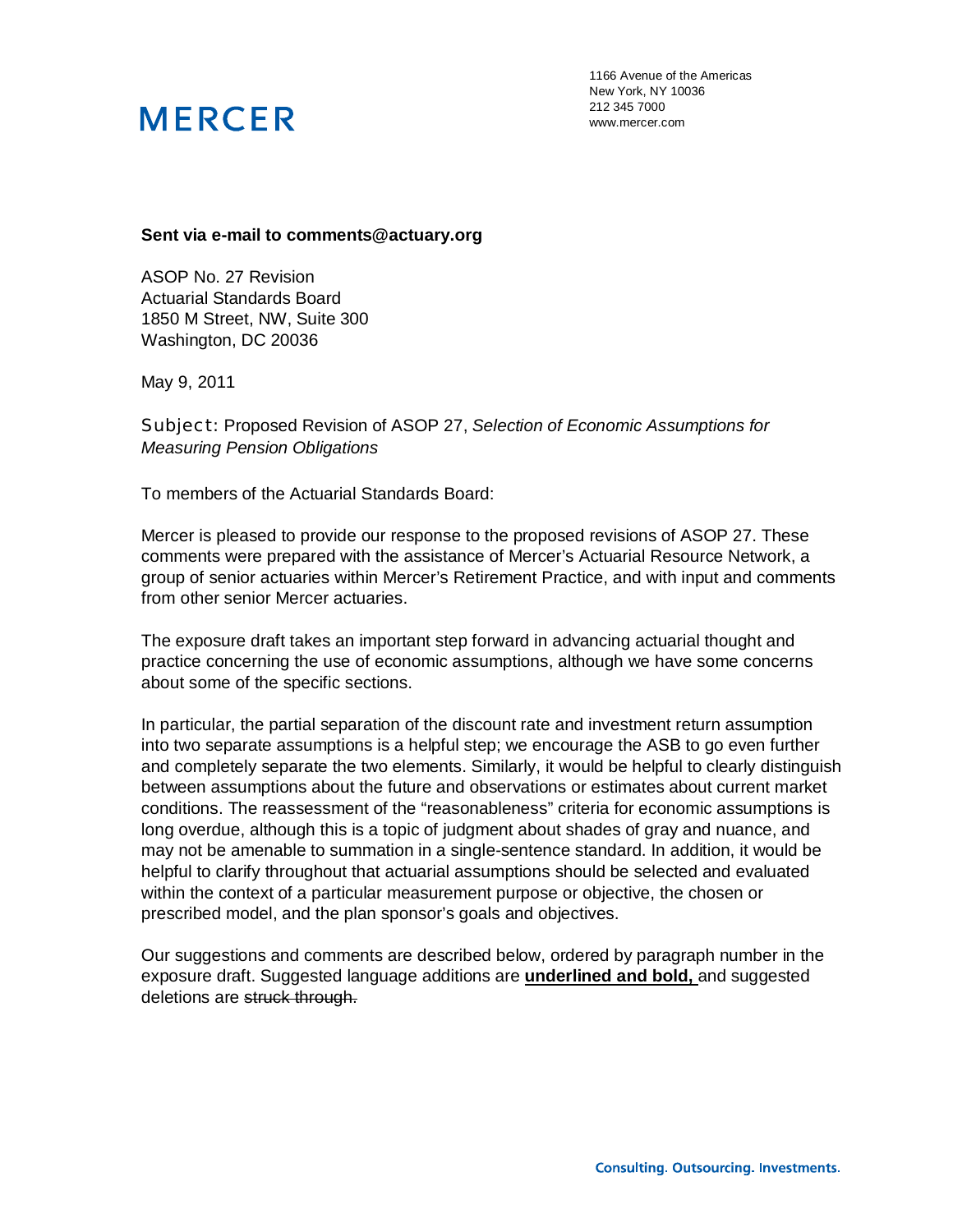Page 2 May 9, 2011 Actuarial Standards Board

### Questions specifically posed by the ASB

- *1. Is the language of section 3.1… clear?* Discussed below under definitions and section 3.1.
- 2. Breaking the link between investment return and discount rate See our comments on multiple sections in 3.6 and 3.7.
- *3. Reasonability standard* Discussed in our comments for section 3.1.
- *4. Arithmetic vs. geometric return* Discussed in our comments for 3.6.3.j
- *5. Active investment management* Discussed in our comments for 3.6.3.d.
- *6. Is the guidance in 3.15.6 on expert advice clear and sufficient?* Yes. We have no further comments on this section.
- *7. Conservatism* Conservatism is a factor to consider within the overall measurement purpose, objectives and context and the evaluation of reasonability. Disclosure of the measurement context and the supporting rationale for the choice of assumption in that context should be sufficient.
- *8. Rationale for changes* Discussed in our comments for 4.1.2.

### Comments on specific sections of the exposure draft

**Section 1.2, Scope.** Clarify that the plan sponsor **may** be ultimately responsible for selecting the assumptions, within the constraints imposed by the relevant accounting standards **or statutory requirements.** 

*1.4, Effective date.* Using a "valuation date" standard is more practical cutoff for the effective date than a "work produced" standard. A valuation might consist of many components that are produced over an extended period of time – for example, funding results might be produced during a plan year, but the calculations for the audit report that gets attached to the form 5500 might not be done until 9 months into the next plan year. It does not make practical sense for different standards to apply to different parts of the same valuation just because they happen to be produced at different points in time.

*2, Definitions***.** It would be helpful to add definitions that distinguish among assumptions, current market estimates and plan provisions. For example: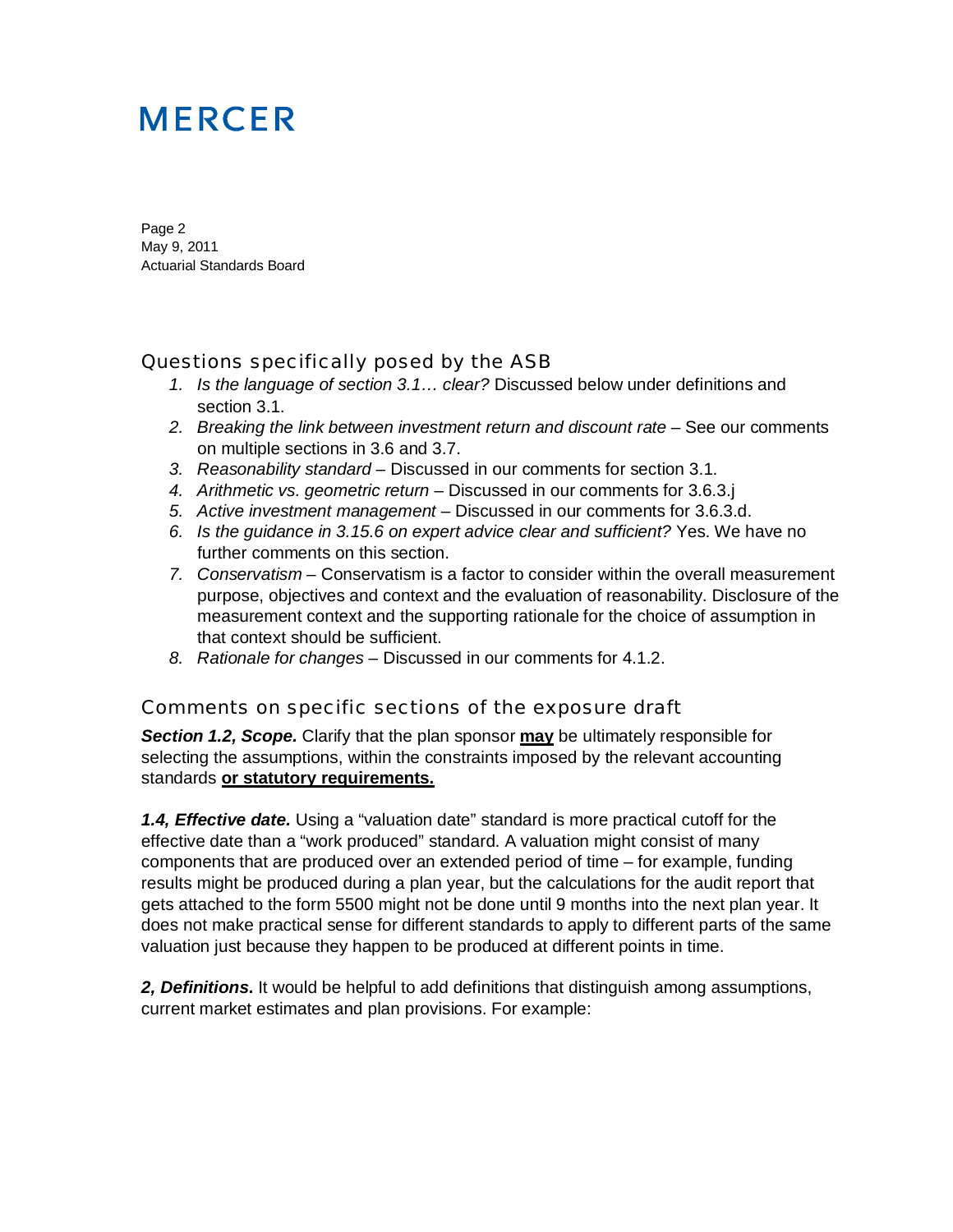Page 3 May 9, 2011 Actuarial Standards Board

*Assumption: an estimate of the amount, timing or likelihood of a future cash flow or market price* 

*Current market estimate: an observation or estimate of current market conditions or prices.* 

*Plan provision: part of the terms of a plan for calculating a benefit or optional form of payment.* 

These related, but separate concepts, are often blended together under the general umbrella of "assumptions". It would be beneficial for actuaries to distinguish these concepts within valuation models since a particular item might embody two or more concepts in the context of the same model. For example, a plan provision might call for using a particular market rate, and the actuary might have to make an assumption about what that market rate will be in the future and whether it is appropriate to use something different from the market rate at the valuation date.

**2.5, Prescribed assumption.** clarify that a prescribed assumption is a specific assumption that is mandated **or selected by a principal …**

*2.7, 2.8, 2.9, Real return, real risk-free return, risk premium.* these sections are not needed and can be deleted.

**3.1, Overview.** Revise language to be consistent with the sharpened distinction amongst assumptions, current market estimates and plan provisions as outlined above. For example,

*In order to measure a pension obligation, the actuary will need to choose or evaluate assumptions underlying the obligation and may also need to make estimates of current market conditions. The actuary needs to use professional judgment in choosing or evaluating economic assumptions. When the actuary chooses an economic assumption, the actuary should choose a reasonable assumption. Assumptions can be based either on the actuary's estimate of future experience or on the actuary's observation of the estimates inherent in financial market data, depending upon the purpose of the measurement. An assumption based on that estimates of future experience is reasonable [if it is not anticipated to produce significant cumulative gains or losses over the measurement period]. An assumption based on estimate or observation of current market observations is reasonable if it conditions should fairly reflects current financial market data.*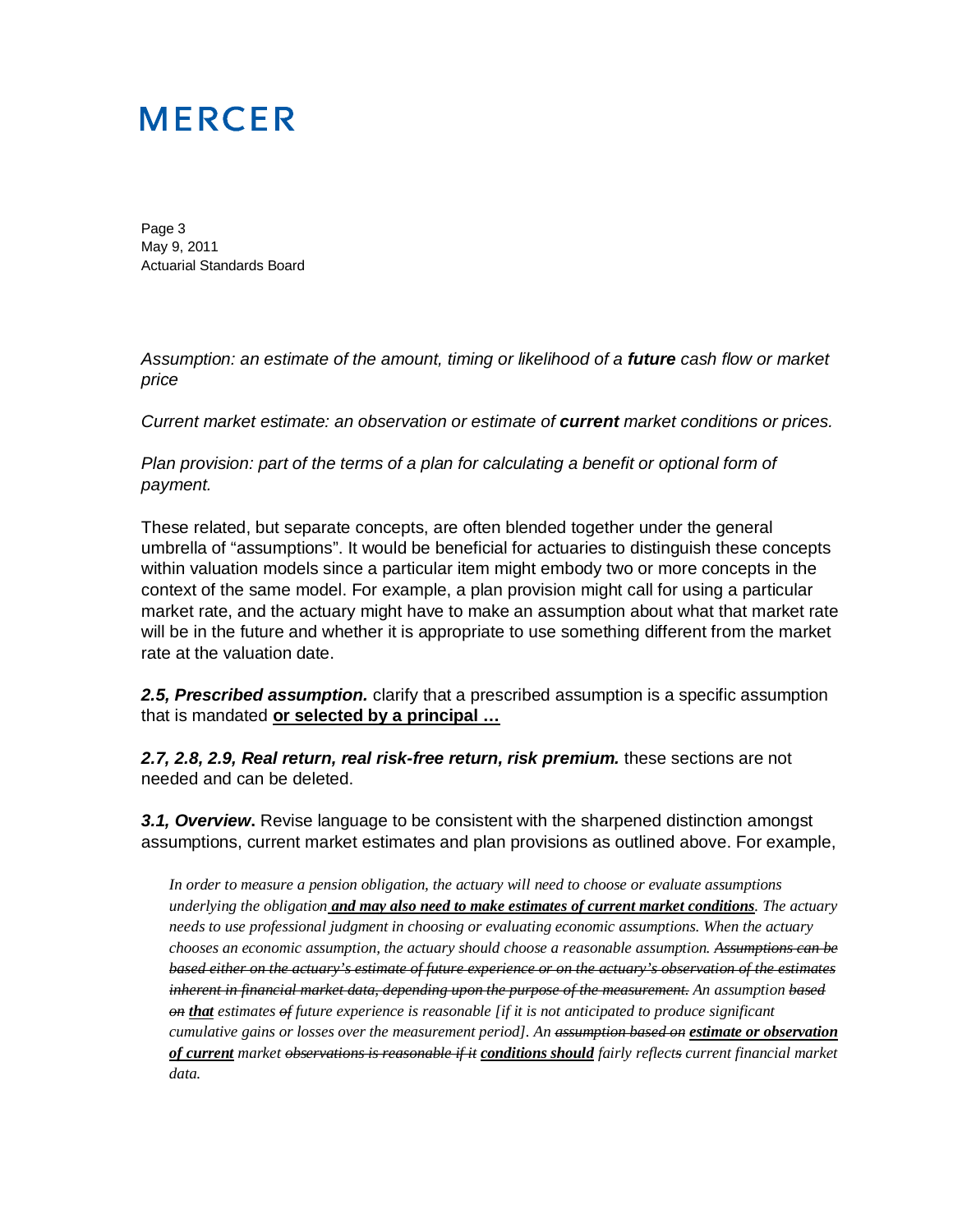Page 4 May 9, 2011 Actuarial Standards Board

We also have concerns about the reasonableness standard for assumptions, bracketed in the text above. Economic experience can be quite volatile, and at any point in time, the accumulated gain or loss could be significant; that fact should not be taken out of context to suggest that the assumptions are unreasonable. Although anticipating that future compound average growth rates will converge to some median value over longer time periods might be one of the desirable attributes for assessing reasonability *a priori;* the potential range of dollar amounts actually accumulated grows ever larger as the time period grows longer. This divergence of the dollars accumulated (and by extension, the dollar amount of cumulative gains and losses) makes a "no cumulative gain or loss" standard a poor tool for assessing the reasonability of the assumption *ex post,* and we fear that focusing only on one aspect of reasonableness could be misleading. This is a problem with any stochastic compounding process: average rates may converge over time, but total accumulations diverge.

Thus, it may not be possible to define "reasonable" in a single sentence when what is needed is a judgmental balancing of a variety of relevant facts, circumstances, factors, nuances and shades of gray. Perhaps the entire definition of reasonable should become its own section that provides a collection of factors that might be considered, with no single factor necessarily being determinative, nor necessarily appropriate for every use or application. For example:

- No significant cumulative gains or losses anticipated over the measurement period, considering the difference between long-term expected value vs. likelihood of gains and losses
- A specific acknowledgment of the potential range of outcomes, and how they compare to the assumption. This might include a discussion that short-term accumulated gains or losses could be significant, but not necessarily an indication of an improper assumption; in the short term, significant accumulated gains and losses are possible, but under a reasonable assumption they would not be expected to be unduly persistent over the long-term measurement period.
- No significant bias expected
- How is reasonability assessed for the assumptions in the models used to evaluate or select the valuation assumptions?
- What are the facts, logic and reasoning that support the choice of assumptions?
- **Would the assumption be generally accepted as being plausible?**
- What is the purpose and context of the particular measurement?
- **What is the objective of the measurement?**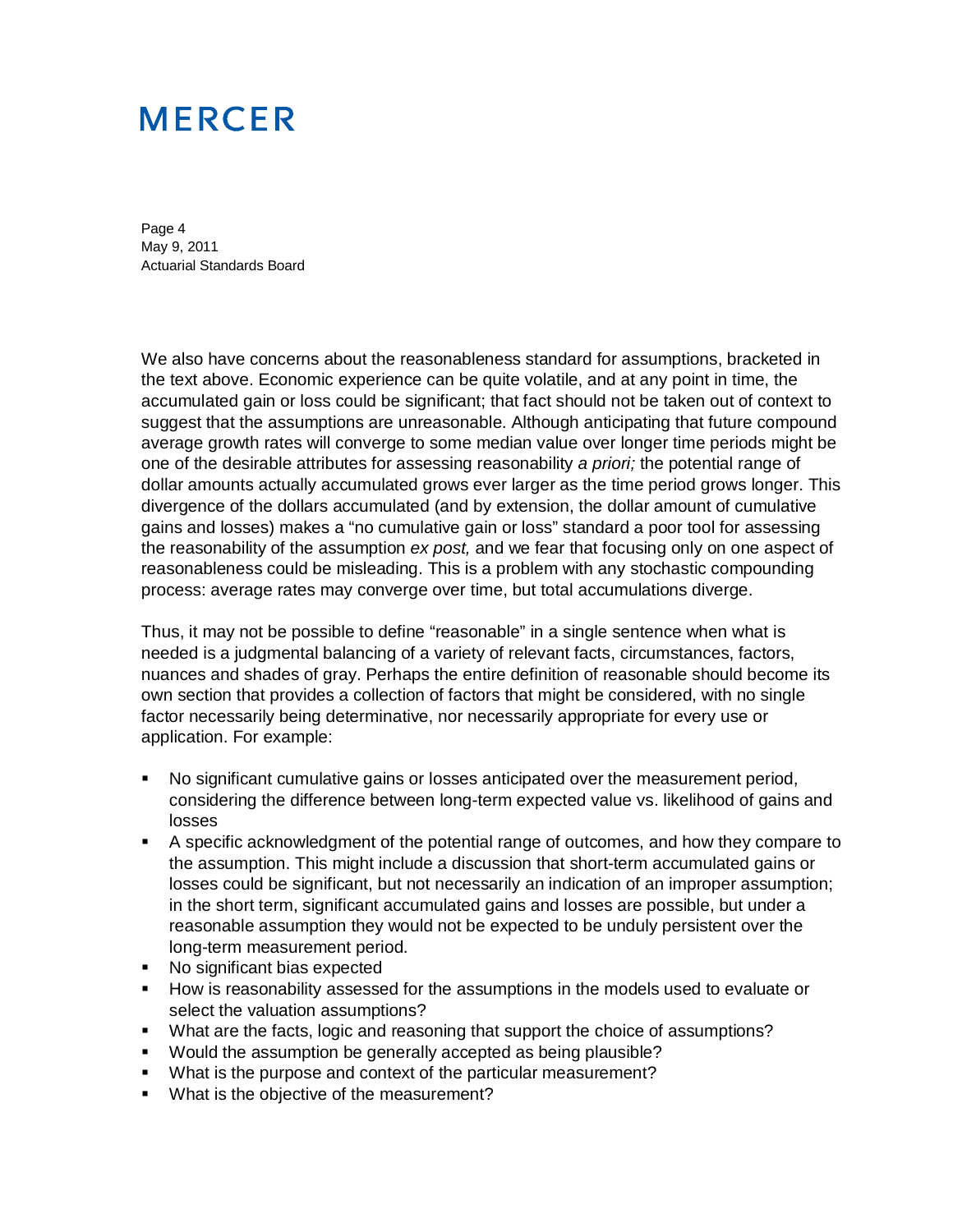Page 5 May 9, 2011 Actuarial Standards Board

 Are the consequences for experience being different from assumption asymmetric for gains and losses? Does that subjectively influence the choice of assumption to qualitatively reduce the likelihood of the more severe consequence?

*3.3.d, long-term historical data, and the sentence following.* This language doesn't belong in general considerations, it should be moved to 3.4, Selection process. Section 3.4 would then include the following steps:

#### a. identify components

b. identify and evaluate relevant data, which may include recent and appropriate long-term historical data, as well as forward-looking data or assumptions from other sources. The actuary will need to exercise judgment to determine what weight to accord to the various data sources, according to the context and purpose of the measurement. No single element, including recent experience, should be unduly weighted.

- c. develop a reasonable assumption
- d. evaluate all assumptions for consistency

*3.5.2, "Select" and "ultimate" inflation rates***.** Clarify that the actuary may assume **a single inflation rate** or select and ultimate inflation rates in lieu of a single inflation rate.

*3.6, Investment return***.** Add individual asset class return, volatility and correlation with other asset classes, as well as portfolio volatility, to the list of factors that are typically considered when constructing an investment return assumption.

*3.6.3.a, Investment policy***.** the actuary should consider whether **and how** the investment policy is expected to change during the measurement period. In addition, the actuary should consider the effect of any known or agreed to dynamic changes in policy.

*3.6.3.b, Reinvestment risk***.** It is not clear that this section adds value as is; we recommend that it be deleted. If fixed income securities need to be singled out, a much fuller discussion of the issues is needed – including limiting the discussion to matching portfolios, and addressing the fact that expected return of a fixed income portfolio is not necessarily the same thing as its yield.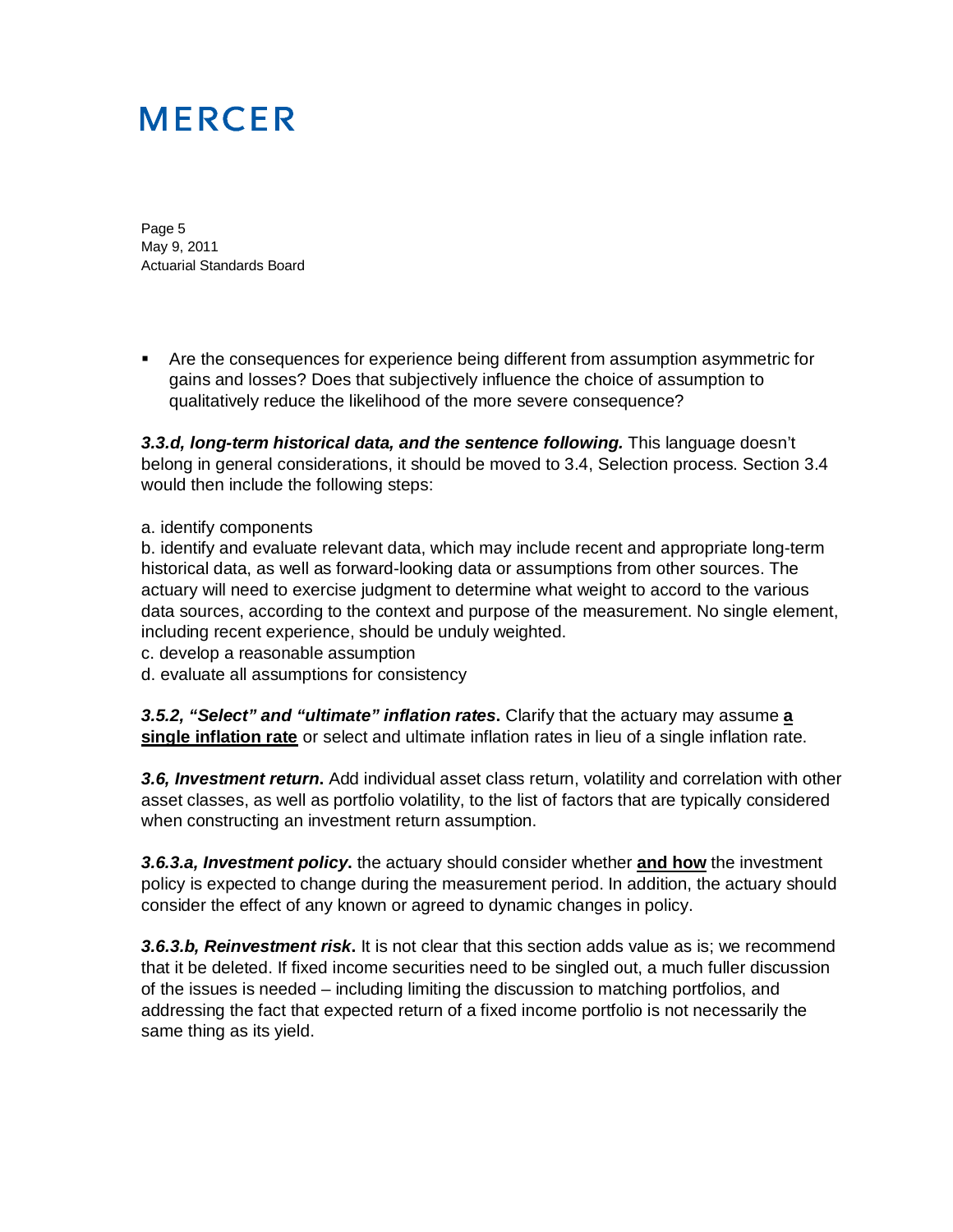Page 6 May 9, 2011 Actuarial Standards Board

#### *3.6.3.d, Investment Manager Performance*. Clarify as shown below:

*The actuary should not assume An assumption about returns that superior or inferior returns will be achieved, net of investment expenses, from an active investment management strategy compared to a passive investment management strategy unless the actuary has reason to believe, should be based on relevant supporting data including the additional expenses incurred with an active investment management strategy, that such that any superior or inferior returns for an active strategy represent a reasonable expectation over the long term.* 

The relevant data supporting an assumption that an investment manager will outperform the market may require several difficult to evaluate implicit assertions, including:

- That the manager has access to better information than the market (or a better predictive model than the market),
- That such an advantage can persist over long periods of time and not be arbitraged away by other market participants or diluted by the size of the portfolio being managed,
- That the advantage can be institutionalized and is not the result of one individual's insights, and
- That the manager will continue to manage the plan's assets over a long period of time.

*3.6.3.e, Investment expenses***.** Clarify to include all expenses (both investment and administrative) paid from plan assets that are not otherwise accounted for, and note that assumed expenses paid from investment return should coordinate with the requirements under ASOP 35. Assumed expenses should also take into account both those items that are specifically identified as "expenses" in trust statements, plus estimates of those costs that may be hidden in fund net asset values or the buy/sell spreads on portfolio trades.

*3.6.3.j, Arithmetic vs. Geometric Return***.** As written, this section is confusing, and does not tie to the reasonableness criteria outlined above. We suggest the following revisions:

*Arithmetic return for an asset class or portfolio is the arithmetic average of observed returns for that asset class over several individual periods of time (usually several one year periods). Geometric return for an asset class or portfolio is the periodic return that, if compounded over the observed entire measurement period of time, would reflect the actual asset growth over the observed time period; it includes, either explicitly or implicitly, the arithmetic returns, the volatility of those returns and the effects of diversifying and rebalancing the portfolio. The use of an investment return assumption based on a geometric return, either by itself or in combination with an arithmetic return, is reasonable. The reasonableness of the*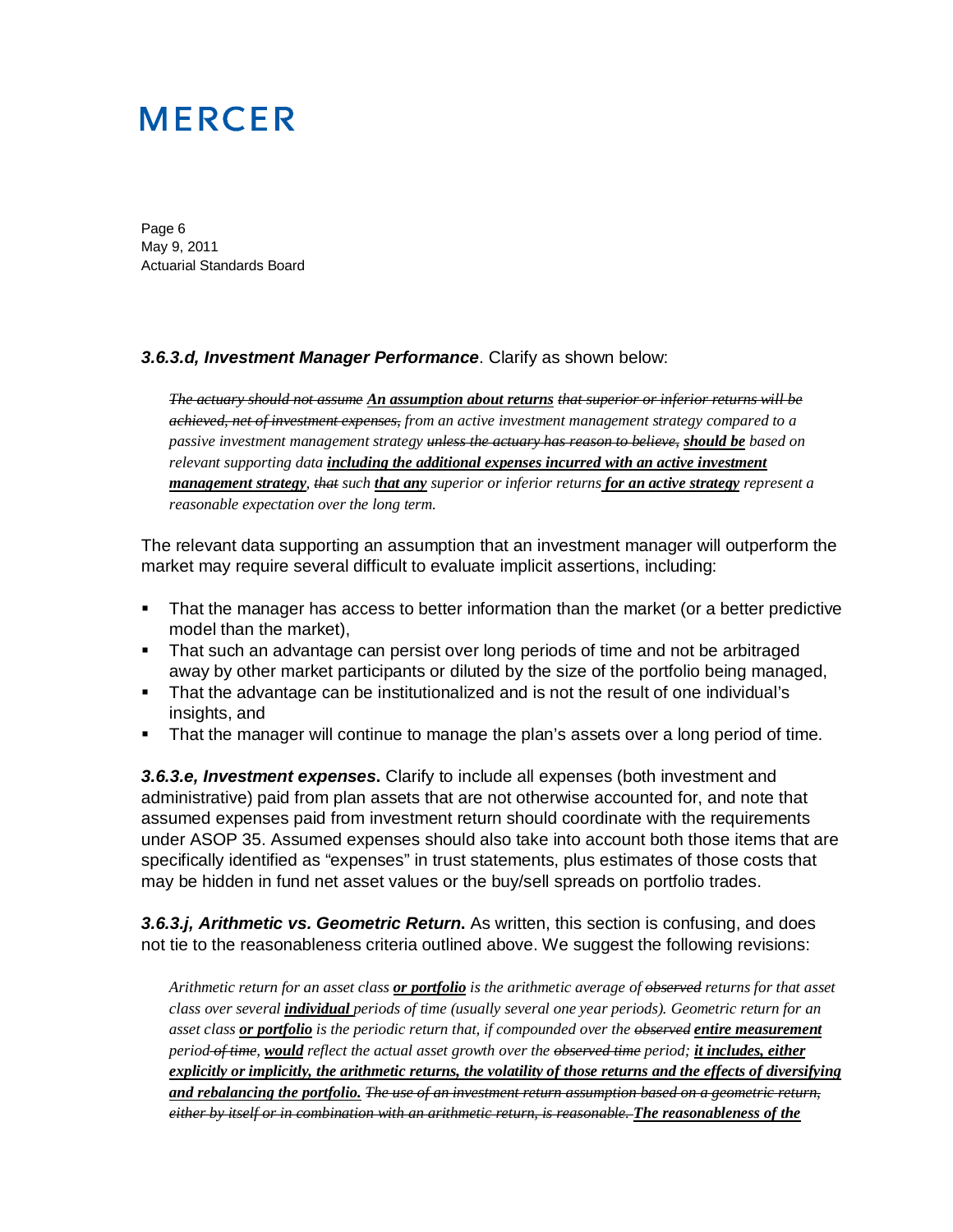Page 7 May 9, 2011 Actuarial Standards Board

> *choice between arithmetic or geometric return will depend, in part, on the measurement model, and whether returns are being measured for a single or multiple periods.*

*3.6.4.b, Obligations Covered by Designated Covered Assets***.** Investment returns have nothing to do with obligations – that question should be addressed with discount rates. This paragraph should be rewritten to focus on allowing separate investment returns for separate pools of assets, for example, those assets that are dedicated to a particular stream of benefit payment cash flows or segregated insurance contracts owned by a pension plan.

*3.6.5, Form of benefit***.** This section would be better if the references to "investment return" were changed to "**discount rate"** and it were moved in its entirety to 3.9.4, Variable Conversion Factors. Once moved, clarify that the actuary should consider whether the measurement purpose calls for an assumption about future conditions or an observation of current market rates / prices.

*3.7.a, Contribution Budgeting***.** Clarify that the actuary may choose among several discount rates, **depending on the context and particular needs.** It may also be appropriate to move the existing 3.6.4.b here (before our suggested amendment above), after changing "investment return rate" to "discount rate."

*3.7.b, Defeasance or Settlement***.** We suggest amending this section as follows:

*An actuary measuring a plan's present value of benefits on a defeasance or settlement basis may should use a discount rate and other assumptions equal to consistent with current or estimated rates implicit in annuity prices or other settlement options.* 

*3.7.c, Market Measurements***.** We suggest amending this section as follows:

*An actuary making a market measurement may should use a set of discount rates based on currently observed or estimated market yields for actual or hypothetical bond portfolio fixed income investments or yield curves whose cash flows reasonably match the pattern of benefits that are expected to be paid in the future. The type and quality of bonds in the hypothetical portfolio fixed income investments or yield curve may depend on the particular type of market measurement.*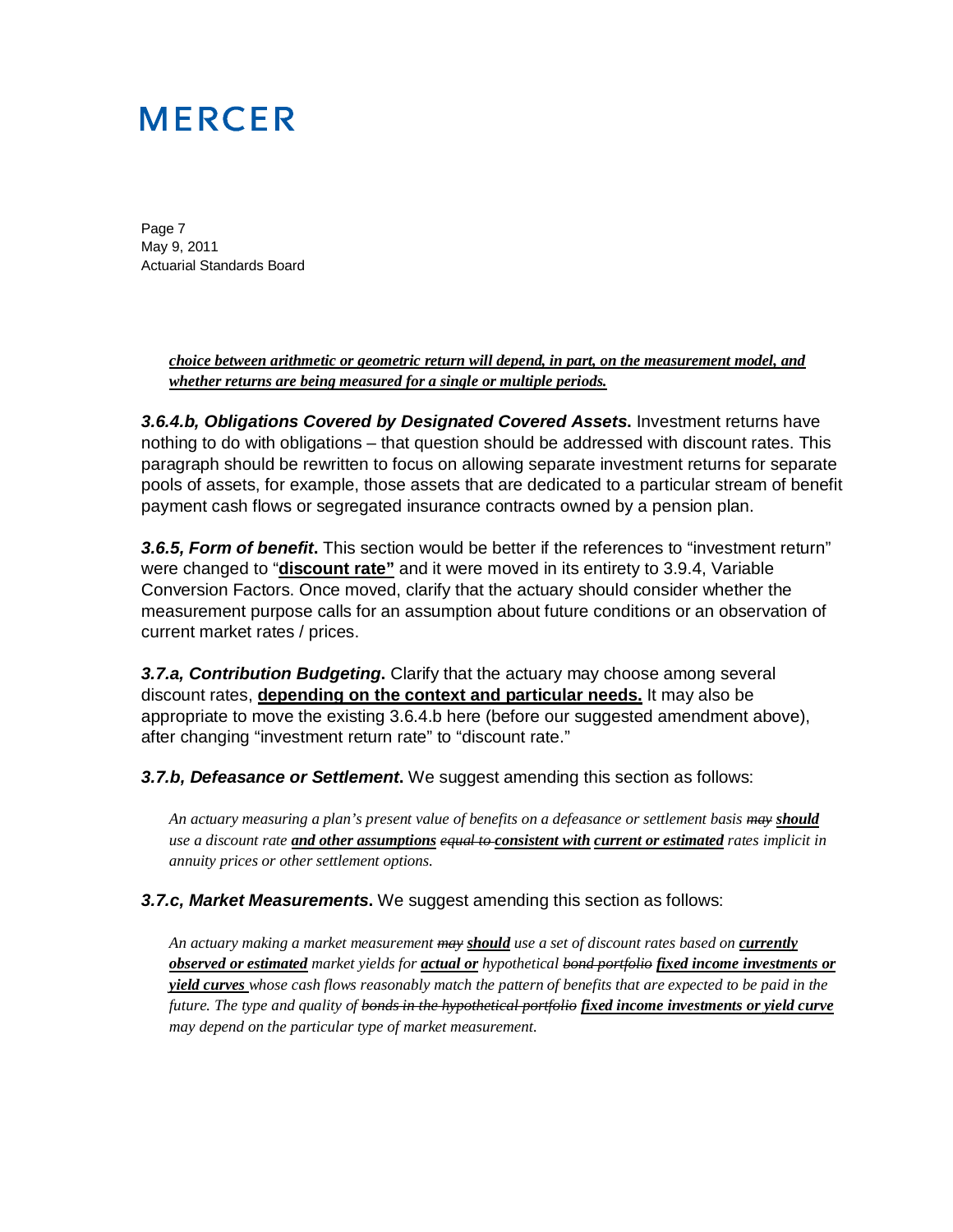Page 8 May 9, 2011 Actuarial Standards Board

*3.7.d, Pricing***.** We find this section confusing; "obligations with similar characteristics in financial markets" don't exist. If what is intended here is a general statement that different discount rates could be selected for different calculations done for different purposes, then that statement could be made much more simply and directly.

*3.8.2.d, Compensation Volatility***.** Clarify that the average of bonuses over the last 3 years should **include an appropriate adjustment for wage inflation, plan design or other factors, if any, consistent with the overall goal of estimating future compensation on which benefits will be based.** 

For example, if bonuses were \$100,000, \$50,000 and \$75,000 over the past three years an appropriate adjustment might be to increase the \$100,000 by two years' salary scale and the \$50,000 by one year's salary scale before averaging the three payments together.

*3.8.2e, Expected Plan Termination***.** Should this also apply to plan freezes? Also, we suggest that expected plan termination should be a factor that applies to the context for setting *all* assumptions, not just the compensation scale assumption.

*3.8.3, Multiple Compensation Scales***.** Clarify that the actuary may use **a single compensation scale** or multiple compensation scales in lieu of a single compensation scale. In addition, single age-based scales should be specifically identified as an acceptable example.

*3.9.2, Cost of living adjustments***.** Clarify that adjustments apply to **certain** IRC limits.

*3.9.3, Growth of Individual Account Balances***.** We recommend including in this section a discussion of optionality (greater-of two or more credit rates) and the complex valuation issues for floor-offset plans. Although we don't expect the ASOP to reach conclusions on what standard practice is, it would be helpful to review the dimensions of the problem as issues the actuary should take into account when selecting these assumptions, and balancing those assumption choices against the interplay with other assumptions and the measurement context.

*3.11, Consistency among Economic Assumptions Selected by the Actuary***.** The first sentence may need to be clarified to permit an actuary to utilize different assumptions on different projects, with different contexts and measurement purposes. Also, the wording, "selected by the actuary over the measurement period," could be interpreted to bind the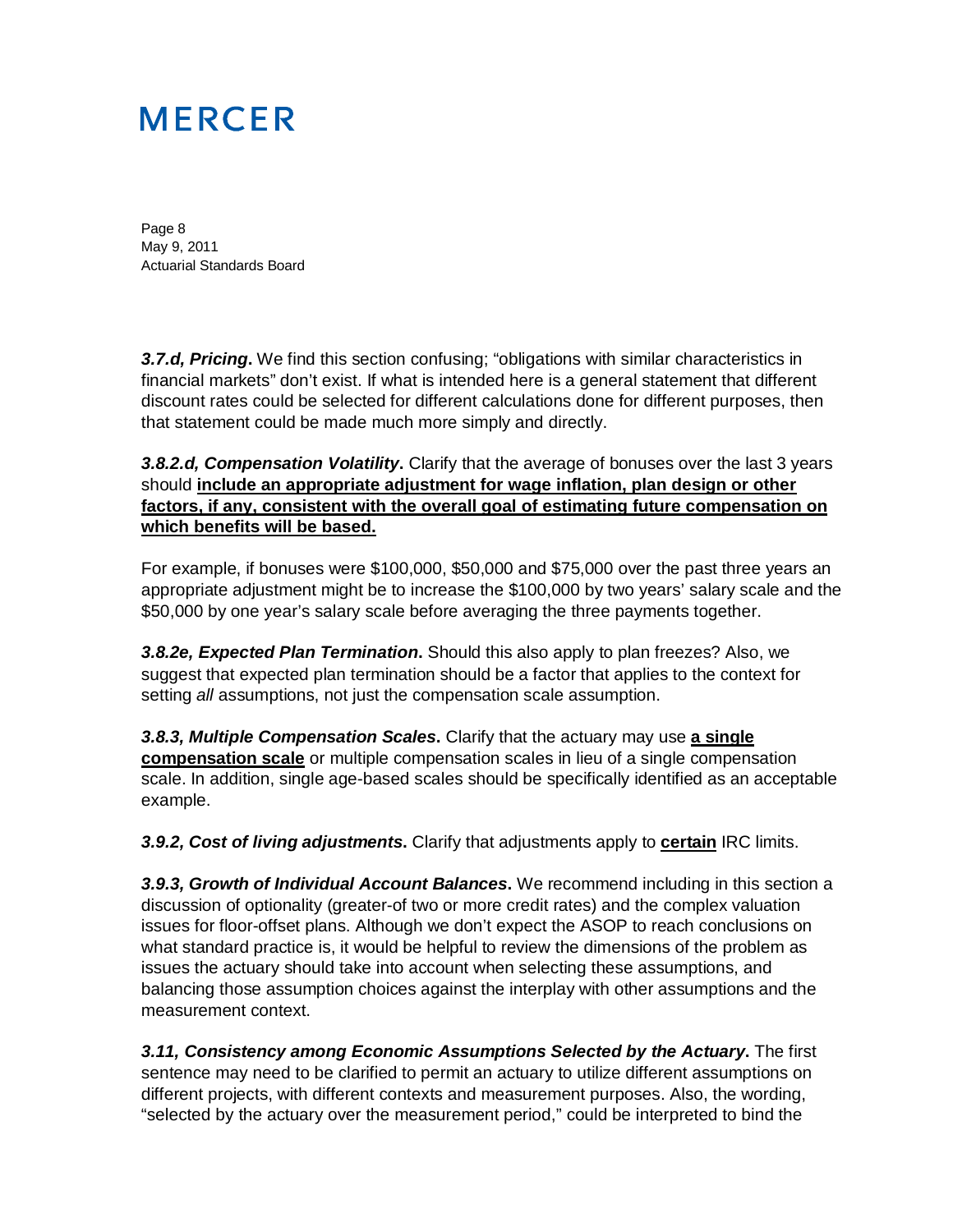Page 9 May 9, 2011 Actuarial Standards Board

actuary to the selection for an extend period of time, and not what we believe is intended, that the assumptions selected by the actuary for a particular measurement be evaluated for consistency based on how those assumptions interact over the entire measurement period. It is also important to note that economic assumptions may also need to be evaluated for consistency relative to the demographic assumptions, and that the measurement period may not be identical for all assumptions. (For example, the measurement period for a compensation assumption for a plan that is freezing in 5 years may be very different from the measurement period for either the discount rate or the expected return on plan assets.).

In addition, the "constant difference" method described at the end of the section has been widely discredited and should be removed in its entirety. We suggest deleting all the text beginning with, "If one particular economic assumption ...." and ending with "... constant differences would not be appropriate." The deleted text would be replaced with: "**At each measurement the actuary should reevaluate both the individual assumptions and the relationships among them and make appropriate adjustments**."

Clarify the last sentence dealing with prescribed assumptions to add, "**However, if such inconsistencies present a distorted or misleading picture, the actuary should disclose those inconsistencies and their effect."**

*3.15.4, Rounding***.** Clarify to indicate that if the actuary chooses a rounded assumption, it is the selected assumption (after rounding) that must be tested for reasonableness, and that the rounding convention should be disclosed. The section should not imply that it is acceptable to select a reasonable assumption on an unrounded basis and then round after the fact. We do not feel that it is appropriate to create elaborate rules on what degree of rounding is permitted; testing the rounded result against a reasonableness standard and appropriate disclosure should be sufficient.

*4.1.2, Rationale for assumptions***.** We suggest replacing the entire section with:

*The actuary should directly or by reference to a previous report, such as an experience study, describe the information and analysis used in selecting each significant economic assumption that was not prescribed.*

This approach is consistent with the revised ASOP 41; the language proposed in the exposure draft could appear to create an excessive amount of additional work, especially since the entire section 4.1 is prefaced by, "in addition to the requirements of ASOP 41."